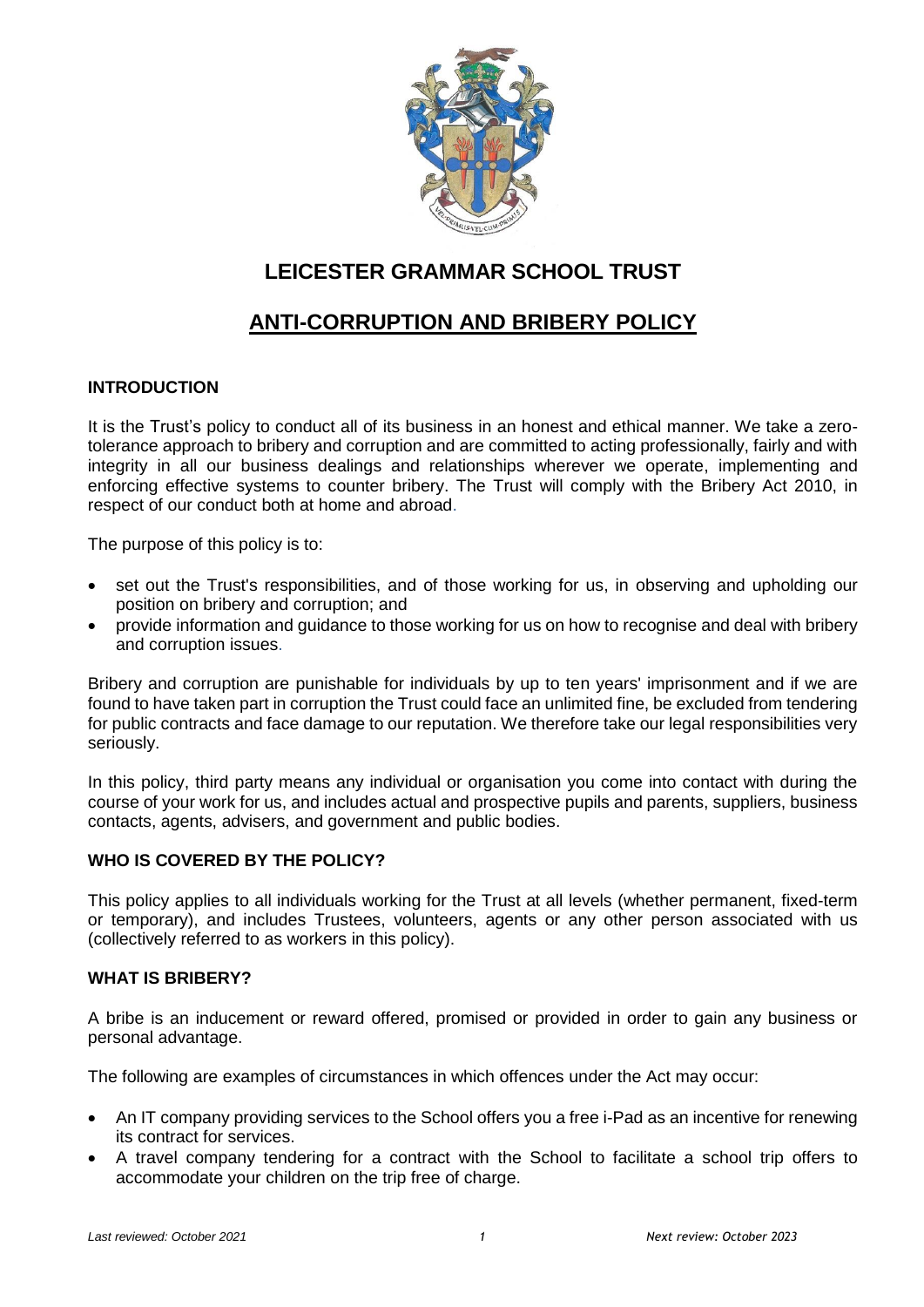To request or offer a reduction in school fees at another school in return for an expectation that the member of staff would induce other families to accept places at the other school

Accepting any of the offers identified above may amount to an offence under the Act.

### **GIFTS AND HOSPITALITY**

This policy does not prohibit normal and appropriate hospitality (given and received) to or from third parties.

The giving or receipt of gifts or hospitality is not prohibited, if the following requirements are met:

- it is not made with the intention of influencing a third party to obtain or retain business or a business advantage, or to reward the provision or retention of business or a business advantage, or in explicit or implicit exchange for favours or benefits;
- it complies with local law;
- it does not include cash or a cash equivalent (such as gift certificates or vouchers);
- it is appropriate in the circumstances. For example, in the UK it is customary for small gifts to be given at Christmas time;
- taking into account the reason for the gift, it is of an appropriate type and value and given at an appropriate time;
- it is given openly, not secretly; and
- gifts should not be offered to, or accepted from, government officials or representatives without the prior approval of the Trust's Principal and Principal of Leicester Grammar School ("the Principal").

From time to time parents or pupils may offer you gifts on an individual basis as a demonstration of their gratitude for the work you have done on their behalf, and this is perfectly legitimate. However, in some contexts such gifts could be construed as an improper inducement to, for instance, accord preferential treatment in the future.

Even when the guidelines appear to have been met, it is necessary for the Trust to have rules applying to gifts. These are as follows.

Gifts from parents of children currently attending one of the Trust's schools (Leicester Grammar School, Leicester Grammar Junior School or LGS Stoneygate):

- Gifts from parents, including vouchers, may be accepted but must be disclosed to the Director of Finance and Operations and added to the Gifts and Hospitality Register (held by the Director of Finance and Operations) if the value exceeds £50 from one individual or £100 from a group of individuals (eg the parents of pupils in a particular class who have 'clubbed together' to buy an end of term gift for a teacher).
- Gifts from a parent which exceed £150 in value over the course of a 12 month period must be disclosed to the Director of Finance and Operations regardless of the value of individual items.
- An offer of cash should not be accepted and the offer should be reported to the Director of Finance and Operations.
- If an individual has any concerns about accepting a particular gift the gift should be turned down and the Director of Finance and Operations should be informed.
- All offers of gifts which meet these criteria must be disclosed to the Director of Finance and Operations and included in the Gifts and Hospitality Register, even if the offer is not accepted.
- Disclosure (in writing or via e-mail) must be made to the Director of Finance and Operations within 14 days of being offered the gift.
- The Director of Finance and Operations will maintain the Gifts and Hospitality Register and make the Principal aware of all additions to it.
- At the absolute discretion of the Principal, an individual may be told not to accept a gift, or to return a gift to the donor.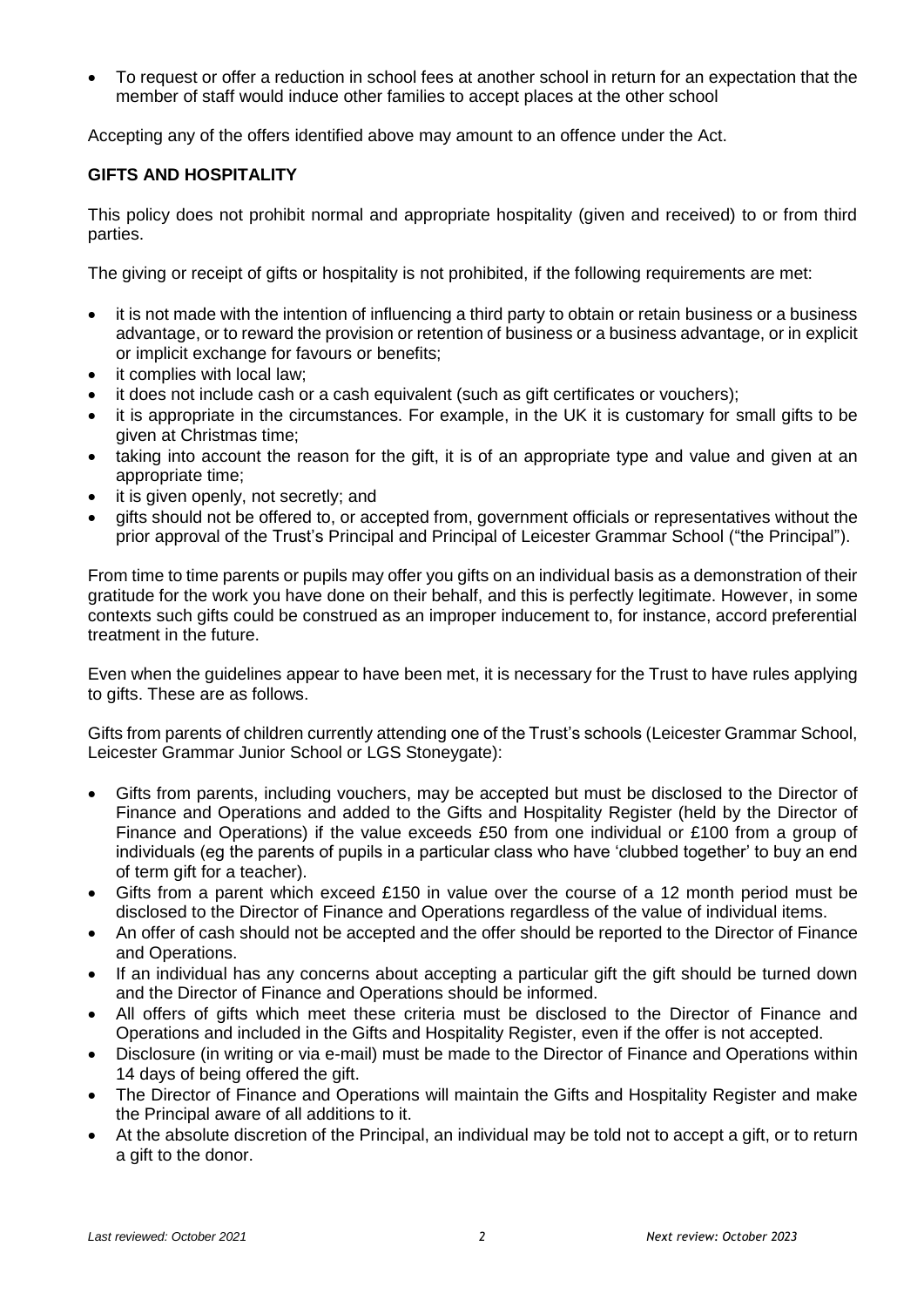Gifts from suppliers and others:

- You may retain gifts received from suppliers if they are token work-related items e.g. pens, notepads, flash drives, desk calendars or diaries with a nominal value. Such items do not need to be disclosed to the Director of Finance and Operations.
- Any gift from a supplier which exceeds £50 in value must be disclosed to the Director of Finance and Operations and added to the Gifts and Hospitality Register.
- A series of small gifts from the same supplier must be disclosed if they exceed £100 in value over the course of a 12 month period.
- A series of small gifts from different suppliers must be disclosed if they exceed £200 in value over the course of a 12 month period.
- Hospitality from a supplier which exceeds £50 in value must be disclosed to the Director of Finance and Operations and added to the Gifts and Hospitality Register.
- An offer of cash should not be accepted and the offer should be reported to the Director of Finance and Operations.
- If an individual has any concerns about accepting a particular gift, the gift should be turned down and the Director of Finance and Operations should be informed.
- All offers of gifts which meet these criteria must be disclosed to the Director of Finance and Operations and included in the Gifts and Hospitality Register, even if the offer is not accepted.
- Disclosure (in writing or via e-mail) must be made to the Director of Finance and Operations within 14 days of being offered the gift.
- The Director of Finance and Operations will maintain the Gifts and Hospitality Register and make the Principal aware of all additions to it.
- At the absolute discretion of the Principal, an individual may be told not to accept a gift, or to return a gift to the donor.

## **WHAT IS NOT ACCEPTABLE?**

It is not acceptable for you (or someone on your behalf) to:

- give, promise to give, or offer, a payment, gift or hospitality with the expectation or hope that an advantage for the Trust will be received, or to reward an advantage already received;
- give, promise to give, or offer, a payment, gift or hospitality to a government official, agent or representative to "facilitate" or expedite a routine procedure;
- accept payment from a third party that you know or suspect is offered with the expectation that it will obtain an advantage for them;
- accept a gift or hospitality from a third party if you know or suspect that it is offered or provided with an expectation that a business advantage will be provided by the Trust in return;
- threaten or retaliate against another worker who has refused to commit a bribery offence or who has raised concerns under this policy; or
- engage in any activity that might lead to a breach of this policy.

### **DONATIONS**

The Trust only makes charitable donations that are legal and ethical under local laws and practices. No donation must be offered or made in the Trust's name or on behalf of the Trust without the prior approval of the Director of Finance and Operations or the Principal.

### **YOUR RESPONSIBILITIES**

You must ensure that you read, understand and comply with this policy.

The prevention, detection and reporting of bribery and other forms of corruption are the responsibility of all those working for us or under our control. All workers are required to avoid any activity that might lead to, or suggest, a breach of this policy.